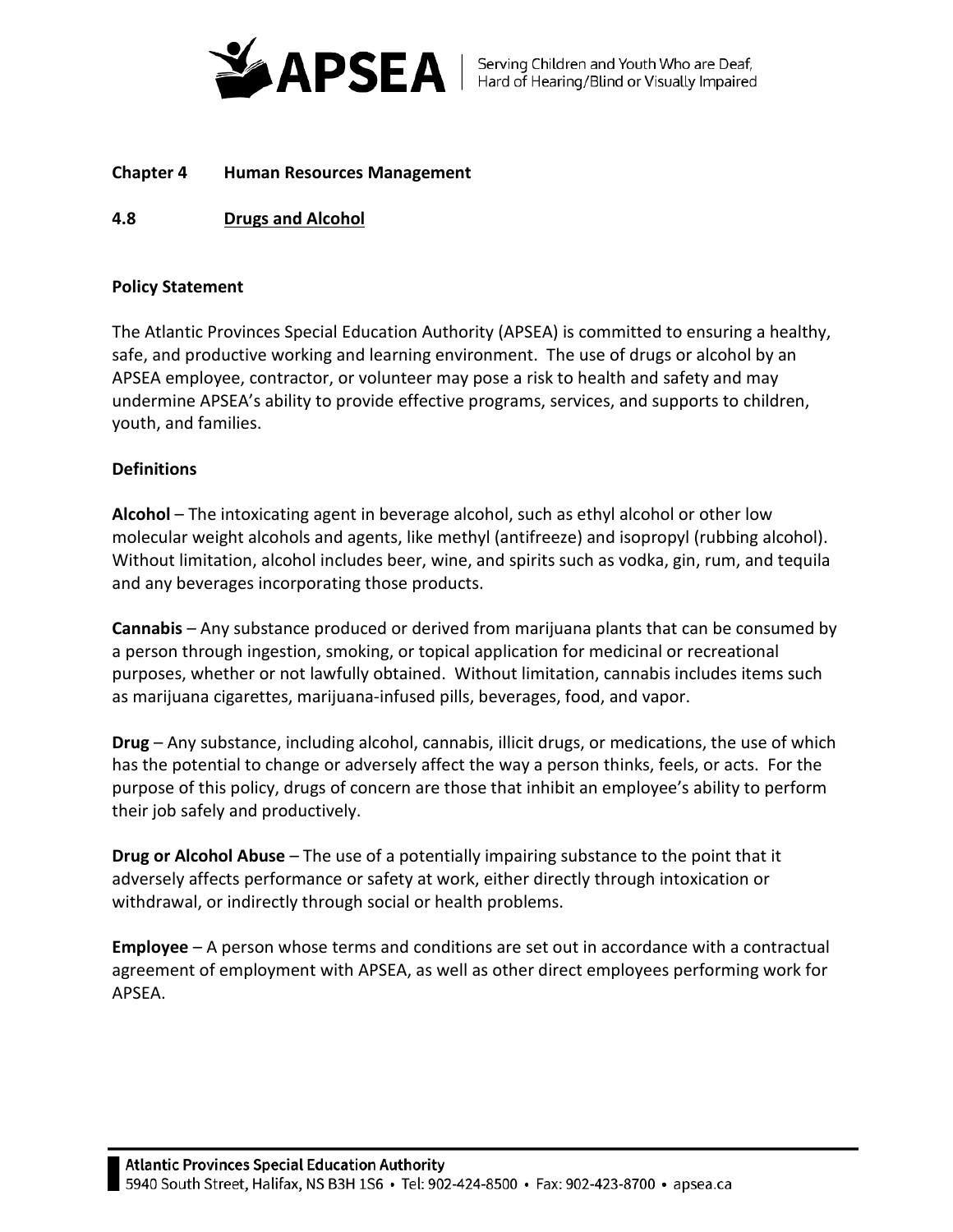**Fit for Duty** – In the context of this policy, this means being able to safely perform assigned duties and responsibilities without any impairment due to the influence, or after-effects, of drugs or alcohol (as defined in this policy), that may hinder performance or compromise the safety of the employee, learners, or others within the context of job duties or participation in APSEA-sponsored learning programs or events.

**Illicit Drug** – Any drug or substance which has not been legally obtained or which is not legally possessed and whose use, sale, possession, or transfer is restricted or prohibited by law.

**Medication** – A drug obtained legally, either over-the-counter or through a doctor's prescription.

**Reasonable Grounds** – In the context of this policy, this means that a graded approach, commensurate with risk, may be used to determine when a person may be impaired to the point of not being able to perform their duties or participate safely in an activity, or who may compromise the safety of others.

# **Policy Objectives**

This policy is established to promote a safe and healthy workplace and learning environment by reducing risks associated with the use of drugs or alcohol and by striving to eliminate the effects of drugs or alcohol abuse on APSEA and members of the APSEA community. This policy respects the privacy and dignity of individuals. It also places priority on awareness, education, and supporting access to treatment and recovery.

# **Application**

This policy applies to all full-time, part-time, casual employees, contractors, and volunteers of APSEA. This policy applies to conduct connected to or capable of impacting the work, learning, services, and/or reputation of APSEA, including conduct in any physical or electronic sites where APSEA conducts work or learning activities.

# **Policy Directives**

- 1. APSEA employees, contractors, or volunteers must report fit for duty for any scheduled or unscheduled work activity and remain fit for duty during their entire time engaged in such activities. Accordingly, APSEA employees, contractors, or volunteers must not use or be under the influence of potentially impairing drugs during work hours or in any other context to which this policy applies.
- 2. APSEA employees, contractors, or volunteers must not, at any time, possess illicit drugs or distribute, offer for sale, or sell any drugs and/or drug paraphernalia during work, within any APSEA work location, or in any other context to which this policy applies.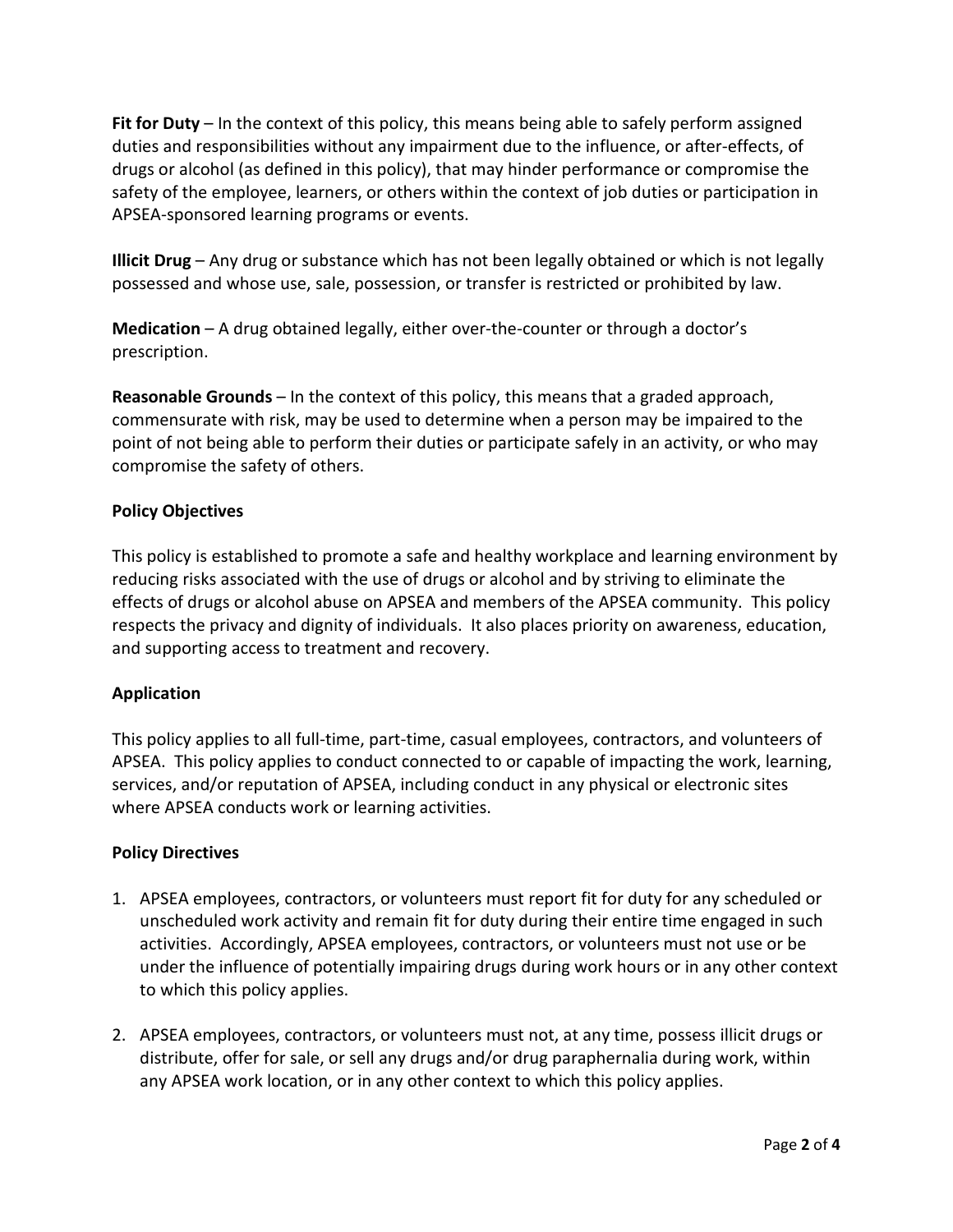- 3. APSEA understands that APSEA employees, contractors, or volunteers may be under medical care involving medications, including cannabis, that may have impairing effects. It is the responsibility of all individual APSEA employees, contractors, or volunteers to become familiar with the effects of medications they are taking and, if the use of such medication may impact on performance, health, or safety, the individual must contact their Supervisor, Director, or the Coordinator of Human Resources immediately before reporting for work activities under the influence of such medications.
- 4. Any suspected violation of this policy will, subject to the provisions of any applicable contract or collective agreement, be investigated and pursued as deemed appropriate to the circumstances. Without limitation, such investigation may include, at the option of APSEA, appointing an internal or external investigator and/or interviewing those believed to have relevant knowledge. APSEA employees, contractors, or volunteers are required to cooperate in any such investigation.
- 5. When APSEA is aware there are reasonable grounds to believe that an APSEA employee, contractor, or volunteer is in violation of this policy, the Supervisor will as soon as reasonably possible, connect with the employee to give them an opportunity to explain why they appear to be not fit for duty. If the Supervisor, having heard any explanation offered by the individual, continues to have concerns about their fitness for duty, the individual may be removed from the workplace. The Supervisor will make all reasonable efforts to provide the individual with safe transportation to their home from the work location.
- 6. Any action taken under section 5 must be reported immediately to the Coordinator of Human Resources and/or APSEA Superintendent for review, consideration, and to determine appropriate actions.
- 7. Where an APSEA employee, contractor, or volunteer reports their use of medication under section 3, which may impair their job performance or compromise safety, APSEA and the individual will work together to determine what accommodation, if any, is necessary and can reasonably be made to permit the individual's continuing work without compromising safety.
- 8. APSEA understands drug dependency can constitute a condition that is recognized as a disability under provincial Human Rights Acts. APSEA employees with a medically supported disability of this kind will be supported under the relevant provincial Human Rights Act to the point of undue hardship. Employees have a responsibility to identify and seek accommodation and/or treatment in order to avoid breach of this policy. APSEA offers additional support through the Employee & Family Assistance Program.
- 9. Any employee who witnesses or has concerns about whether an APSEA employee, contractor, or volunteer is fit for duty must immediately advise their Supervisor or the Coordinator of Human Resources.